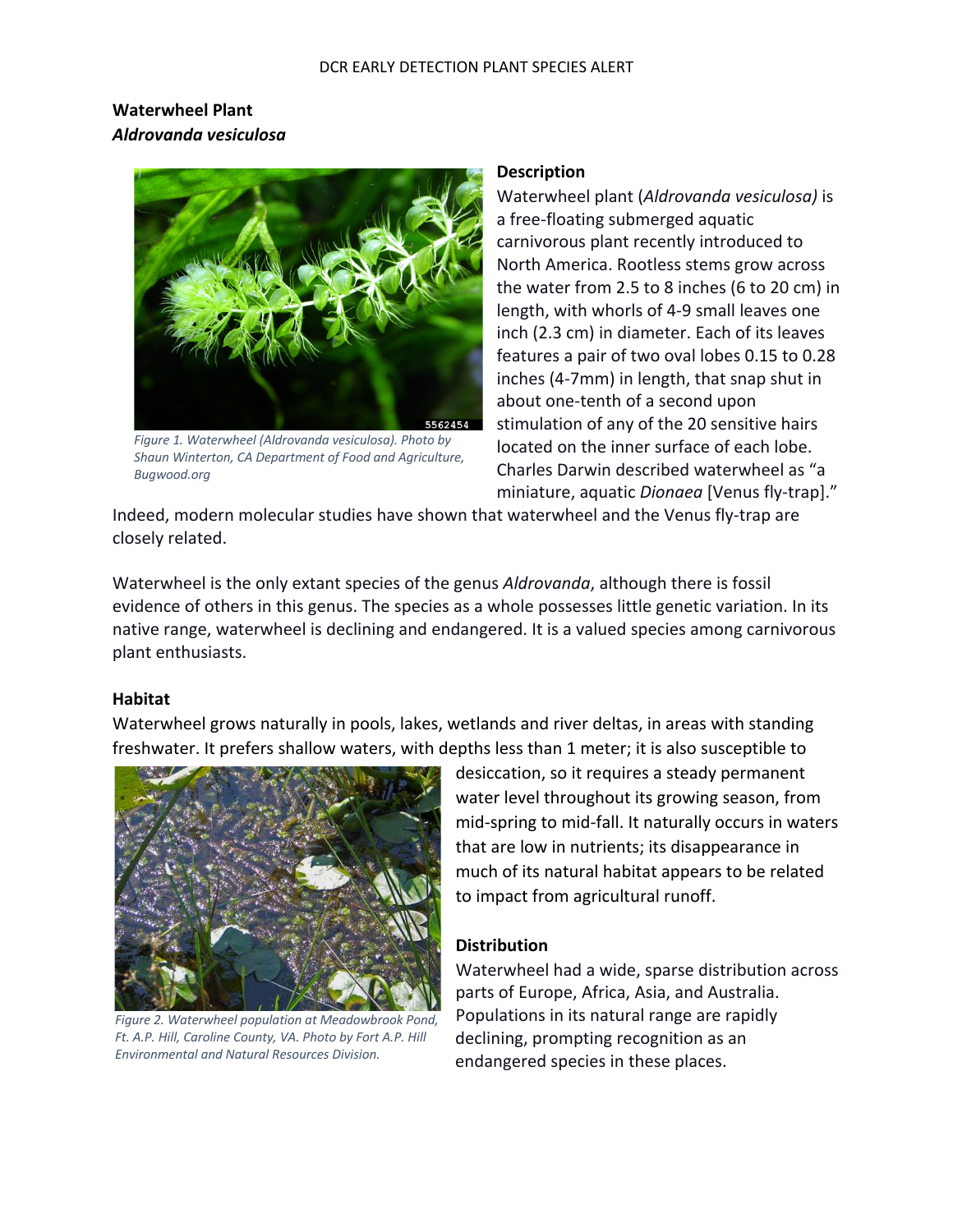It was first discovered in Virginia in 2013 at Fort A.P. Hill Military Reservation in Caroline County, where it appears to have escaped from nearby cultivation to establish in a large, old impoundment on the base. It has since been discovered in several other streams and ponds at the Fort. Unverified reports tell of occurrences of waterwheel in other Virginia counties. Other naturalized populations in North America are reported in New Jersey and New York. Waterwheel is listed on the New Jersey Invasive Species Strike Team's Do Not Plant List (New Jersey Invasive Species Strike Team 2014).

### **Threats**

At the Fort A.P. Hill sites, waterwheel has formed dense mats of vegetation just below the water surface, blocking light to other submerged plants. Under optimal conditions, it is capable of extremely rapid growth. It may also be carried to new habitat by waterfowl.



*Figure 3. Turions, or reproductive buds, of waterwheel under ice in early spring, Ft. A.P. Hill, Caroline County, VA. Photo by Fort A.P. Hill Environmental and Natural Resources Division.*

Waterwheel can reproduce vegetatively from fragments, but it can also reproduce through turions, which are compact vegetative buds. Turions survive cold winters by sinking to the bottom of the pond, lake, or stream. Waterwheel flowers infrequently and rarely results in fruit.

# **Control**

Mechanical, chemical, and

biological control methods are commonly used for aquatic species like waterwheel. Each has positive and negative impacts on the habitat. The land manager's challenge is to choose the method with the least negative implications for the situation. Waterwheel is only recently emerging as an invasive species. The recommendations in this section are based on techniques used for submerged aquatic vegetation such as hydrilla.

**Chemical.** No studies have been published on use of herbicide to control waterwheel. Herbicides with no impacts to fish and wildlife include triclopyr and flumiozazin (South Carolina Aquatic Plant Program 2014).

**Biological.** Grass carp (*Ctenopharygodon idella*) is a voracious herbivore frequently used for aquatic plant management. Tilapia has also been used with some success (South Carolina Aquatic Plant Program 2014).

**Mechanical.** This method is not recommended for the particularly rare habitats in which waterwheel is currently found. Harvesters require deep water free of obstructions.